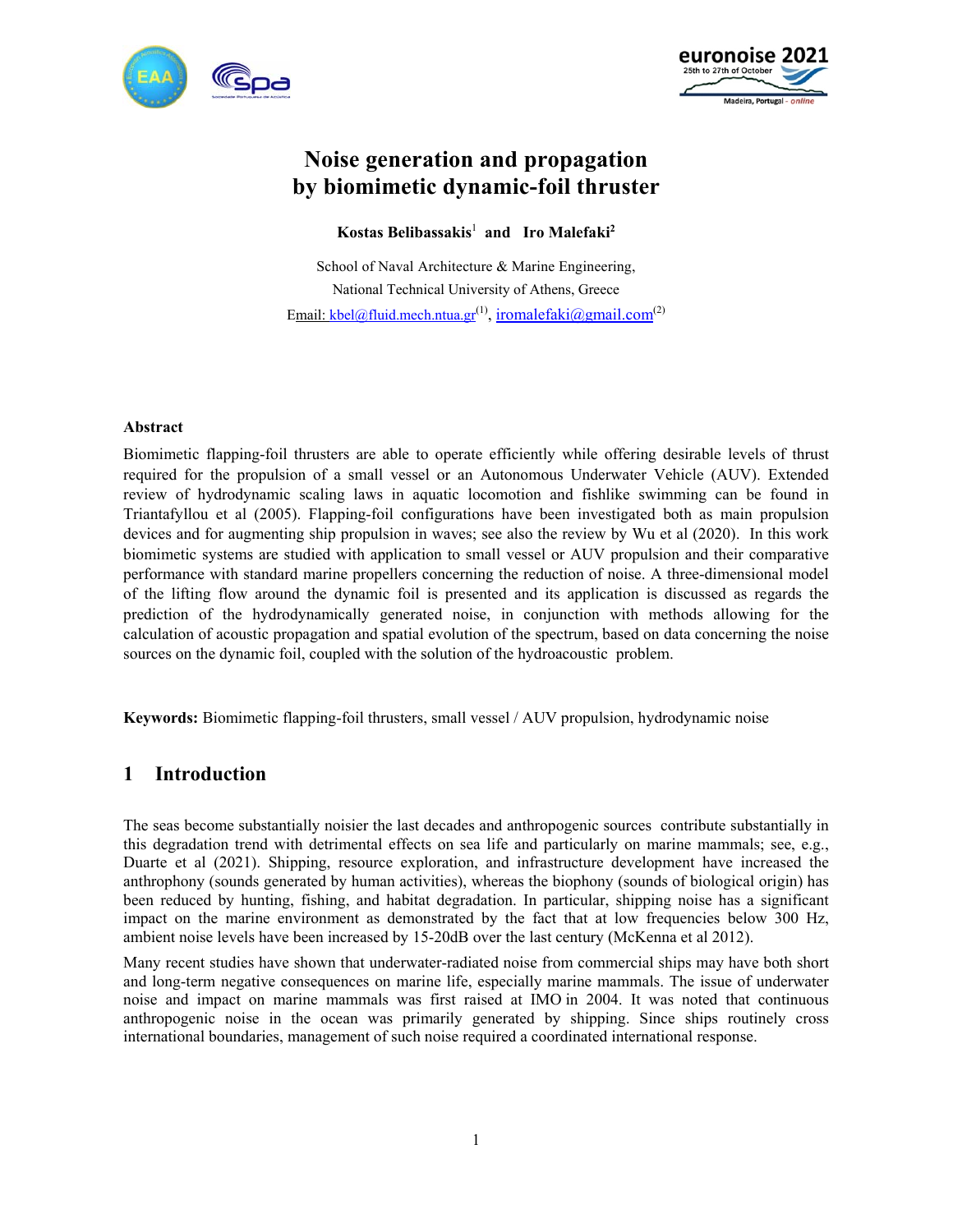

Moreover, in 2008, the IMO Marine Environment Protection Committee (MEPC) agreed to develop nonmandatory technical guidelines to minimize the introduction of incidental noise from commercial shipping operations into the marine environment to reduce potential adverse impacts on marine life.

As far as the radiated noise is concerned, it has been found that different components are dominant at different speeds. In particular, hydrodynamic noise due to propeller operation in the wake of the ship and machinery is dominant at low speeds, whereas propeller noise is dominant at higher speed especially when cavitation takes place; see also Belibassakis (2018). Marine propellers are the standard devices used for ship propulsion and are characterized by increased load distribution on the disc while operating at high rotational speed conditions. The increased flow speed is the main reason leading to the appearance in almost all cases of partial cavitation manifested near the tip region and occasionally also at the hub of marine propeller blades and the trailing vortex sheets. The fast variation of the generated bubble cavitation volume on the propeller blades, acting as acoustic monopole terms, in conjunction with dipole contribution due to unsteady blade load, leads to the generation of intensive noise, especially at the blade frequency and the first harmonics, while at higher frequencies noise is caused by sheet cavity collapse and shock wave generation; see also Seol et al (2005). In the lower frequency band, the noise excitation from marine propeller, especially under partial cavitating conditions, match well the first octave bands, which has negative impact on the life conditions particularly of marine mammals. On the other hand, flapping-foil thrusters are systems operating at substantial lower frequency as compared with marine propellers and are characterized by much smaller power concentration. The latter biomimetic devices are able to operate very efficiently while offering desirable levels of thrust required for the propulsion a small vessel or an Autonomous Underwater Vehicle (AUV); see, e.g., Triantafyllou et al (2000), Rozhdestvensky & Ryzhov (2003). Extended review of hydrodynamic scaling laws in aquatic locomotion and fishlike swimming can be found in Triantafyllou et al (2005). Moreover, flapping-foil configurations have been investigated both as main propulsion devices and for augmenting ship propulsion in waves, substantially improving the performance by exploitation of renewable wave energy. More details can be found in Belibassakis & Politis (2013), Belibassakis & Filippas (2015); see also the review Wu et al (2020). In the framework of Seatech H2020 project entitled "Next generation short-sea ship dual-fuel engine and propulsion retrofit technologies" (https://seatech2020.eu/) a concept of symbiotic ship engine and propulsion innovations is studied, that when combined, are expected to lead to significant increase in fuel efficiency and emission reductions. The proposed renewable-energybased propulsion innovation is based on the bio-mimetic dynamic wing, mounted at the ship bow to augment ship propulsion in moderate and higher sea states, capturing wave energy and producing extra thrust while damping ship motions.

In this work biomimetic flapping thrusters are considered with application to the propulsion of small vessel and AUV and approximate models are presented in order to evaluate their comparative performance with standard marine propellers concerning the reduction of noise. More specifically, a three-dimensional model of the lifting flow around the dynamic foil operating as an unsteady flapping thruster is described. The method is based on vortex-ring elements and its application is subsequently presented concerning the prediction of the dynamical behavior of the system and the hydrodynamically generated noise. Finally results are presented showing the effectiveness of the model to be used, in conjunction with methods allowing for the calculation of acoustic propagation and spatial evolution of the acoustic spectrum, based on data concerning the noise sources on the dynamic foil, coupled with the solvers of the hydroacoustic problem.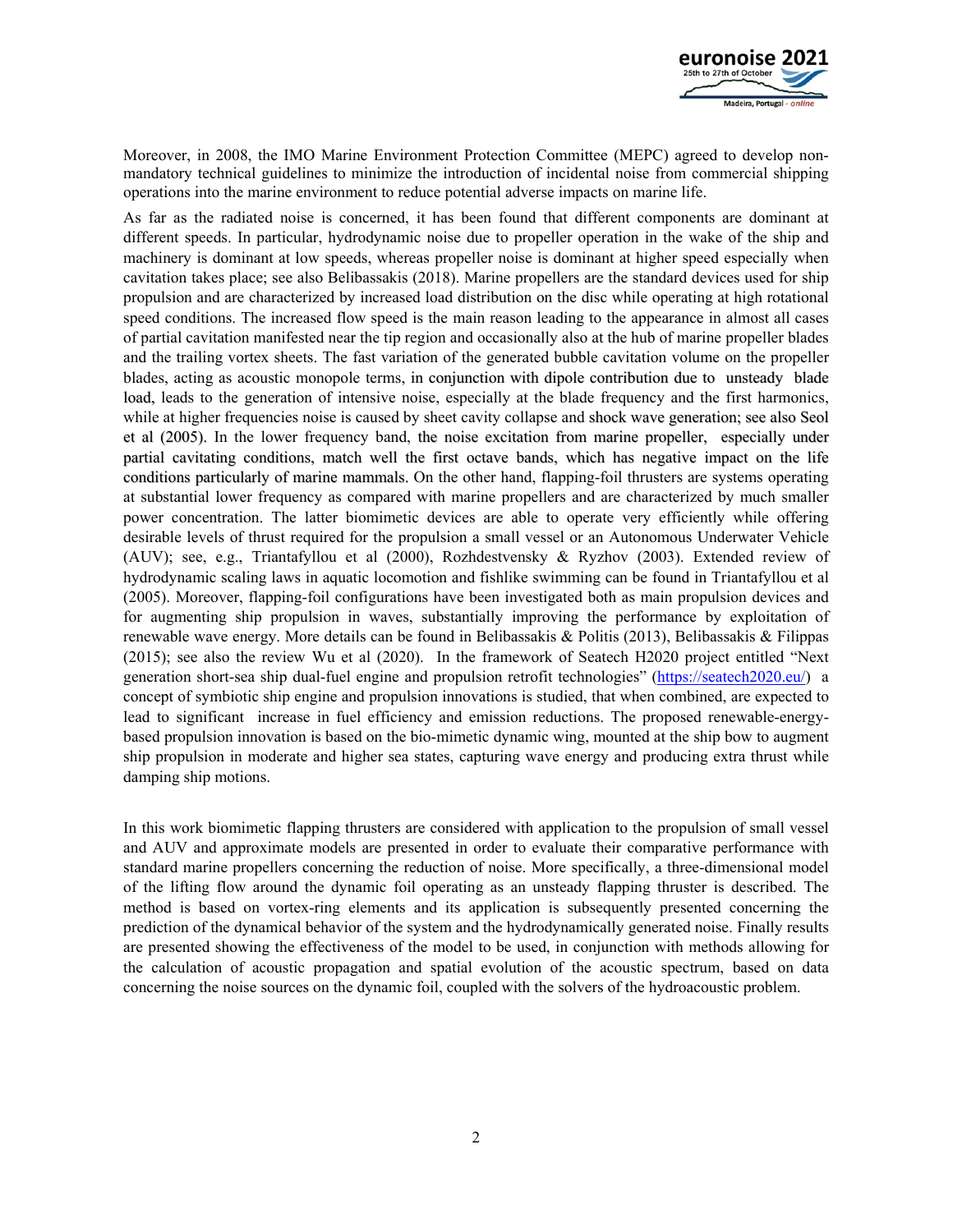

# **2 The vortex ring element method for flapping thruster performance**

A vortex ring element method based on quadrilateral elements will be used to discretize the wing and its trailing vortex wake and the singularity strengths are calculated to satisfy directly the no-entrance boundary condition on the surface of the foil, along with the Kutta condition. A general foil geometry is modelled including camber, thickness and various planform shapes and aspect ratio AR=*s* 2 /A, where *s* is the span of the wing, c the midchord length and A the planform area. A main difference with the lifting surface Vortex-Lattice model (Katz  $\&$  Plotkin 1990), is that the exact boundary condition is satisfied on the actual wing surface, in contrast with lifting surface models where the boundary condition is satisfied on the mean camber surface and the thickness effects are taken into account by linearization procedure and a corresponding source-sink lattice.



Figure 1: Discretization of a flapping wing and its trailing vortex sheet by means of quadrilateral elements carrying constant dipole strength (left), which is equivalent with vortex ring elements (right). Only the half symmetric part with respect to the centerplane of wing of AR=8 is shown.

The method is based on the discretization of the wing sections into number of chordwise elements for a number of spanwise sections as shown in the Fig.1 above. A scanning procedure is applied in order to define the 4 nodal points of the vortex ring elements, which then are used to calculate the influence coefficients on the collocation points (defined as the centroids of the ring elements on the body surface).

The wing undergoes an oscillatory heaving and pitching motion, with same frequency and phase difference around 90deg, while traveling at constant speed, in order to operate in a flapping mode; see Triantafyllou et al (2000, 2005). The most important parameters are the Strouhal number  $Str = \omega h_0 / (\pi U_0)$ , the heaving motion amplitude  $h_0/c$  and the pitching amplitude  $\theta_0$ , where  $\omega$  is the angular frequency, and  $U_{\infty}$  denotes the incident parallel inflow due to the steady forward speed of the flapping thruster.

In treating time – dependent motion of bodies, the selection of the coordinate systems becomes important. It is useful to describe the unsteady motion of the wing on which the flow – tangency condition is applied in a body – fixed coordinate system (*x,y,z*); see Katz & Plotkin (1990)*.* The motion of the origin is prescribed in an inertial frame of reference  $(X, Y, Z)$ . In the present work, the flapping wing starts from rest, and we also consider the wing to perform a pitching angle  $\theta(t)$ , a vertical oscillatory heaving motion  $h(t)$ , and thus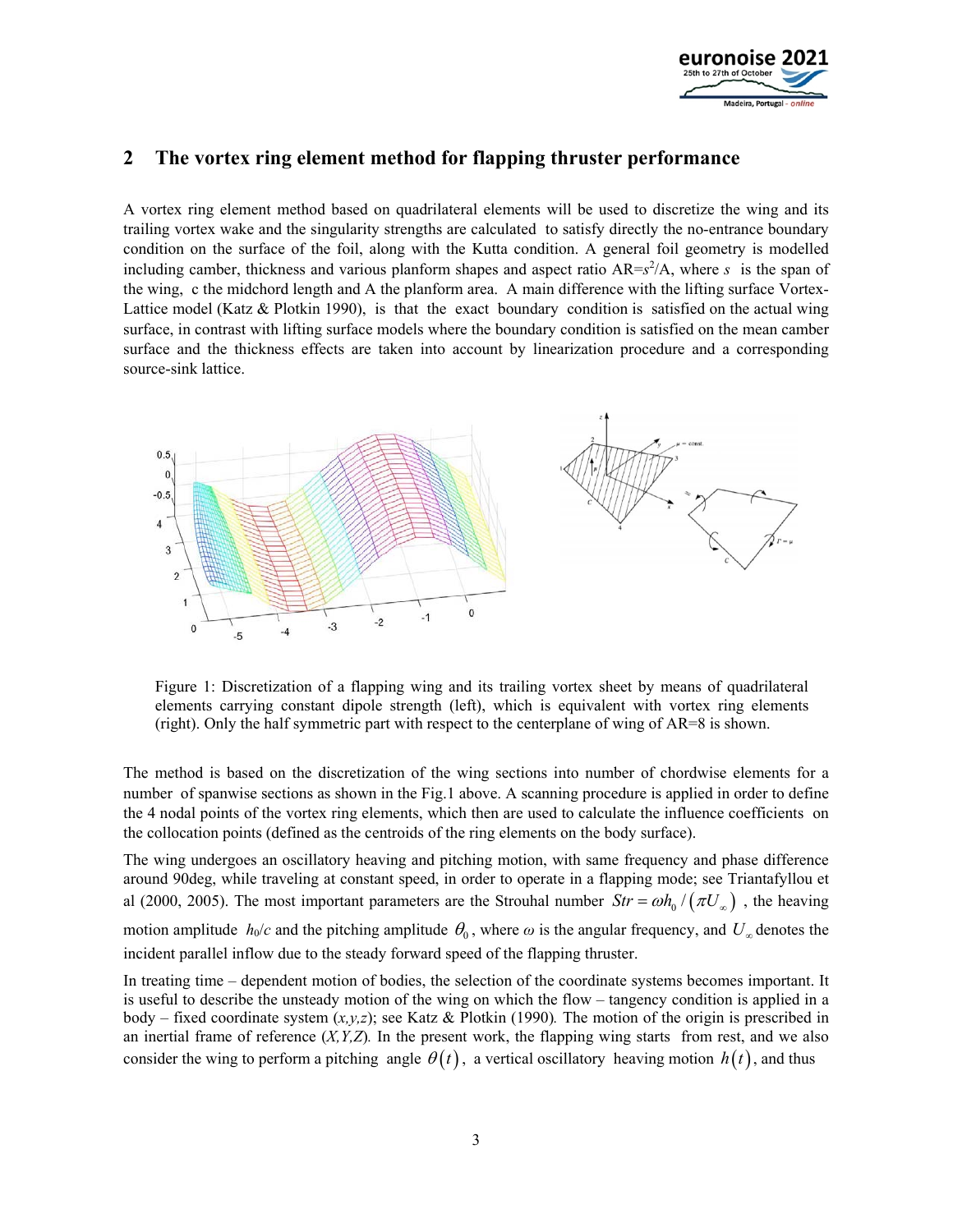



Figure 2. Vortex wake development of flapping thruster operating at a Strouhal number *Str*=0.23, with heaving amplitude with  $h_0/c=0.75$  and pitching amplitude  $\theta_0 = 23$ deg, during 4 periods of oscillation (left), Morino – type Kutta condition (right).

.



Figure 3. Pressure distribution of every wing section in the case of flapping thruster at a Strouhal number *Str*=0.23, with heaving amplitude with  $h_0/c=0.75$  and pitching amplitude  $\theta_0 = 23$ deg.

$$
X = -Ut + x\cos\theta + z\sin\theta
$$
  
\n
$$
Y = y
$$
  
\n
$$
Z = h(t) - x\sin\theta + z\cos\theta
$$
 (1)

The solution is based on a time – stepping technique, and at the beginning of the motion only the bound vortex ring elements on the unsteady thruster exist. The closing segment of the trailing – edge vortex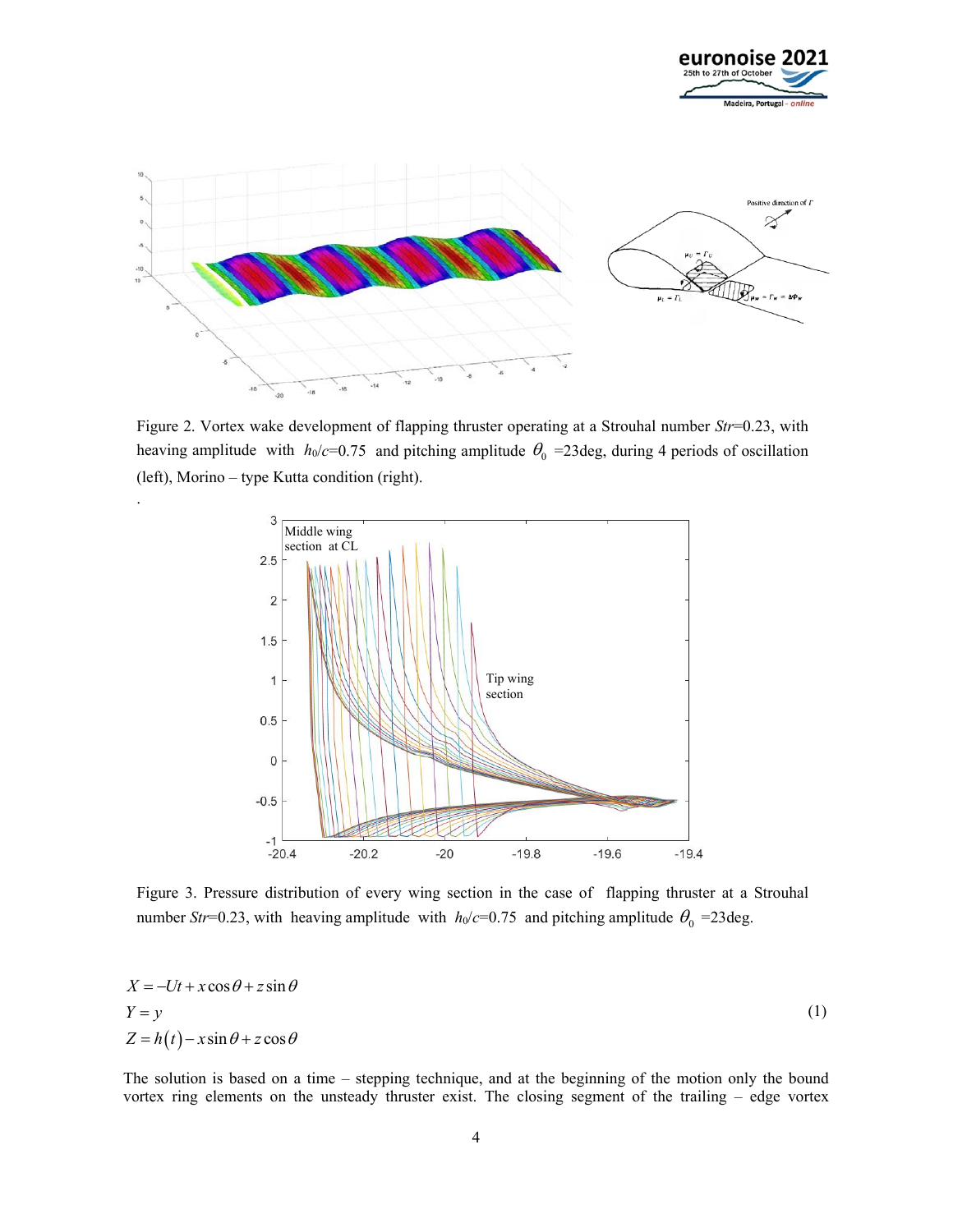

elements represent sthe starting vortex. At the first time step, there will be no wake panels. During the second time step, the wing is moved along its flight path and each trailing – edge vortex panel sheds a wake panel with a vortex strength equal to its circulation in the previous time step. This time step methodology can be continued for any type of foil path and at each time step the vortex wake corner points can be moved by the local velocity, so that the wake rollup can be simulated.

The problem is solved by calculating the influence coefficients of the induced potential and velocity  $F_{ii}$ ,  $\mathbf{U}_{ii} = (U_{ii}, V_{ii})$ , for i, j = 1,... K. by each vortex ring element on each collocation point on the wing, which is selected as the centroid of each quadrilateral element. The latter quantities are used to set up a linear system of equations by constructing the coefficient matrix. To this respect, the flow – tangency condition is implemented on the wing surface, requiring zero normal velocity. Consequently, in the present case, the discrete system of equations expressing the flow tangency condition at the collocation points on the wing is:

$$
\sum_{k=1}^{K} A_{lk} \Gamma_k = \mathbf{b}_l - \mathbf{n}_l \cdot \sum_{k=1}^{K_w(i)} U_{lk}^w \Gamma_{kl}^w, \text{ for } l = 1, 2..., K \qquad ,
$$
 (2)

where  $\Gamma_k$  are the bound vortex ring element strengths and the matrix coefficient is composed by  $A_{ij} = \mathbf{n}_i \mathbf{U}_{ij}$ , for  $i = 1,...K$ , and  $\mathbf{n}_i$ ,  $i = 1,...,K$  the unit normal vector directed to the exterior of the body. In Eq.(2) *k* is an one – dimensional counter for each collocation point, and *l* for each vortex ring element. The index  $K_w(t) = M \times N_w(t)$  corresponds to the number of wake panels generated by the unsteady wing motion up to the time instant *t*, where  $N_w(t) = t/\delta t$ , where  $\delta t$  is the time step. The system is supplemented by a Morino-type Kutta condition used to determine the vortex ring intensity in the wake element adjacent to the trailing edge is in this case connected with the ring intensities of the first element in the lower wing side and the last element in the upper wing side (see Fig. 2) as follows

$$
\Gamma_W = \Gamma_{\rm TE} = -\left(\mu_{\text{upper}}^{\text{TE}} - \mu_{\text{lower}}^{\text{TE}}\right) \tag{3}
$$

The first term in the right – hand side of Eq.(2) is defined by:

$$
\mathbf{b}_k = -\mathbf{u}_k \cdot \mathbf{n}_k, \ k = 1, \dots K,
$$

with  $\mathbf{u}_k$  denoting the relative flow velocity at the collocation points of the wing

$$
\mathbf{u} = (u_x, u_y, u_z) = U\mathbf{i} - \frac{d\theta}{dt} (\mathbf{j} \times \mathbf{r}_w) - \frac{dh}{dt} \mathbf{k} \quad , \tag{5}
$$

where  $\mathbf{i}, \mathbf{j}, \mathbf{k}$ , are the unit vectors along the axes x,y,z respectively and  $\mathbf{r}_w$  denotes the position vector on the wing. In the right hand side of Eq.(2) the influence of the vortex-ring elements modelling the shed wake vorticity on the wing wake is included. The summation is over the  $K_w = M \times N_w$  vortex elements of the wake (*M* in the spanwise direction and  $N_{w}$  n the downstream direction) which are generated from the motion of the wing, after discetization to equal time steps  $\delta t$ . The total potential on the surface S of the unsteady wing is approximately:

$$
\Phi(s_1, s_2) = \phi(s_1, s_2) + U_{\infty} x \tag{6}
$$

and it can be used for the calculation of the velocity on the wing by covariant differentiation of the potential in curvilinear coordinates on the wing  $(s_1$ -cordwise and  $s_2$ -spanwise):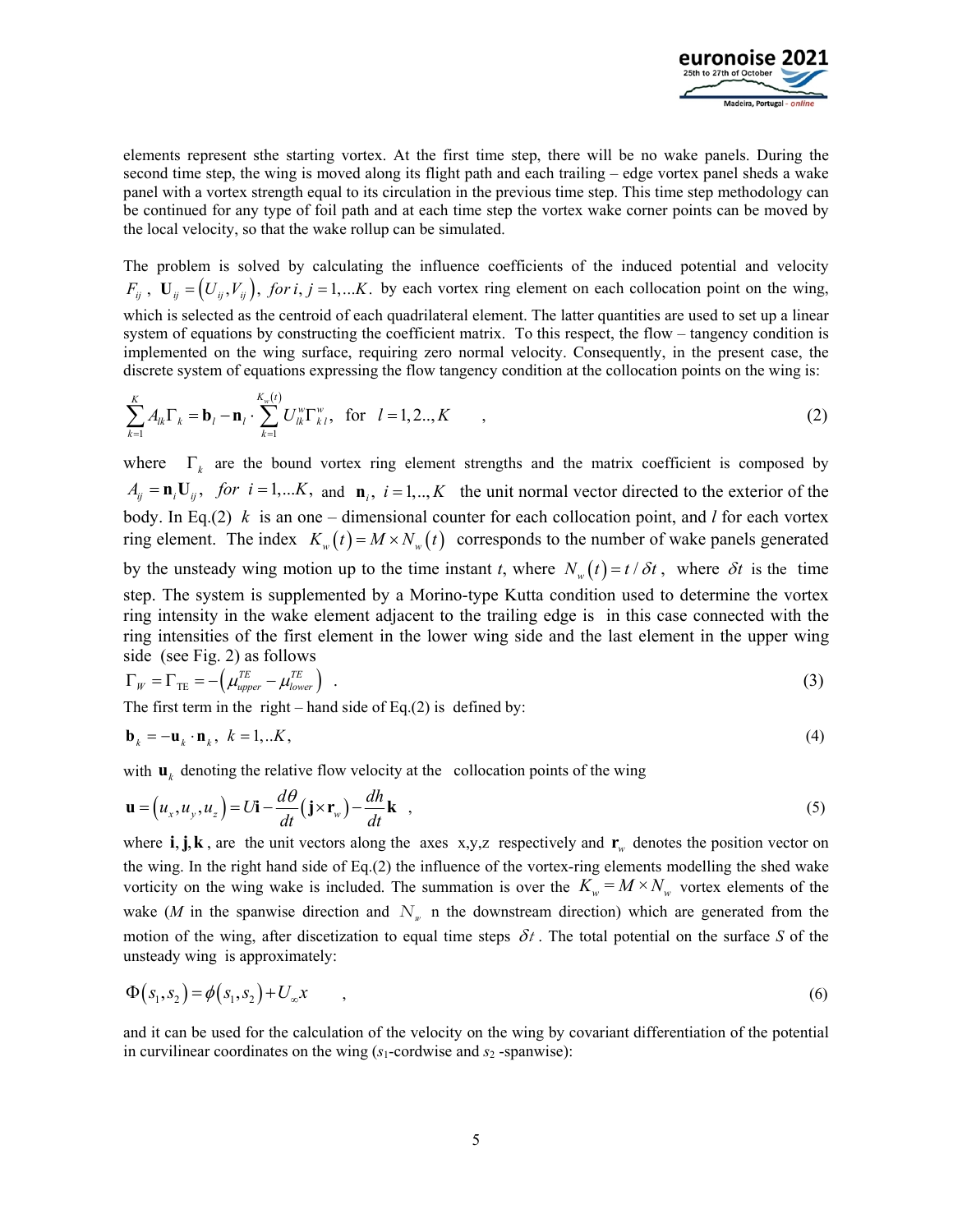

$$
u_1 = \frac{\partial \Phi}{\partial s_1}, \ u_2 = \frac{\partial \Phi}{\partial s_2} \quad , \tag{7}
$$

from which the the total velocity is estimated:

$$
\mathbf{w} = u_1 \mathbf{e}_*^1 + u_2 \mathbf{e}_*^2 \tag{8}
$$

where  $e^1_*, e^2_*$  denotes the physical components of the surface contravariant base on the wing. After obtaining the velocity, the pressure distribution is calculated by applying the unsteady Bernoulli's equation providing the instantaneous distribution of the pressure coefficient

$$
C_p = \frac{p - p_\infty}{1/2 \rho U_\infty^2} = 1 - \frac{|\mathbf{w}|^2}{U_\infty^2} - \frac{2}{U_\infty^2} \frac{\partial \Phi}{\partial t} \quad . \tag{9}
$$

Finally, time dependent hydrodynamic responses concerning flapping thruster forces and moments are calculated by pressure integration over the wing surface. Indicative results are presented in Figs 2 and 3 as obtained by the present method.

### **3 Comparison with unsteady hydrofoil theory**

In this section results from the present 3D unsteady panel method are compared against unsteady hydrofoil theory by Theodorsen (1935) and experimental data from Schouveiler et al (2005).

The case of flapping wing of large aspect ratio of Fig.2 is studied for verification. Using Theodorsen theory (see Katz & Plotkin 1990) in the case of wings of finite aspect ratio the lift force  $F<sub>L</sub>$  can be estimated as:

$$
F_L = \frac{1}{2} \pi \rho U A H (AR) C(k) \left[ U \theta - \dot{h} + \left( \frac{3}{4} - \frac{p}{c} \right) c \dot{\theta} \right] + \frac{\pi \rho c^2}{4} \left[ (U \dot{\theta} - \ddot{h}) + c \left( \frac{1}{2} - \frac{p}{c} \right) \ddot{\theta} \right],
$$
(10)

where *p/c* is pitching axis location,  $k = \omega c / (2U)$  is the reduced frequency  $C(k)$  is the Theodorsen function (lift deficiency factor), *A* is the area of the foil, and  $H = AR (AR + 2)^{-1}$  is a 3D correction from lifting – line theory (elliptic wing). In Fig.4 at the top subplot the time-history of foil angle of attack  $\alpha(t)$ shown for a time interval of 4 periods,

$$
a(t) = \theta(t) - a_b(t), \quad \text{where} \quad a_b(t) = \tan^{-1}\left(\frac{\dot{h}}{U}\right)
$$
 (11)

where the foil pitching and heaving oscillatory motions are defined as follows

$$
\theta(t) = \theta_0 \sin(\omega t + 0.5\pi) \text{ and } h(t) = h_0 \sin(\omega t). \tag{12}
$$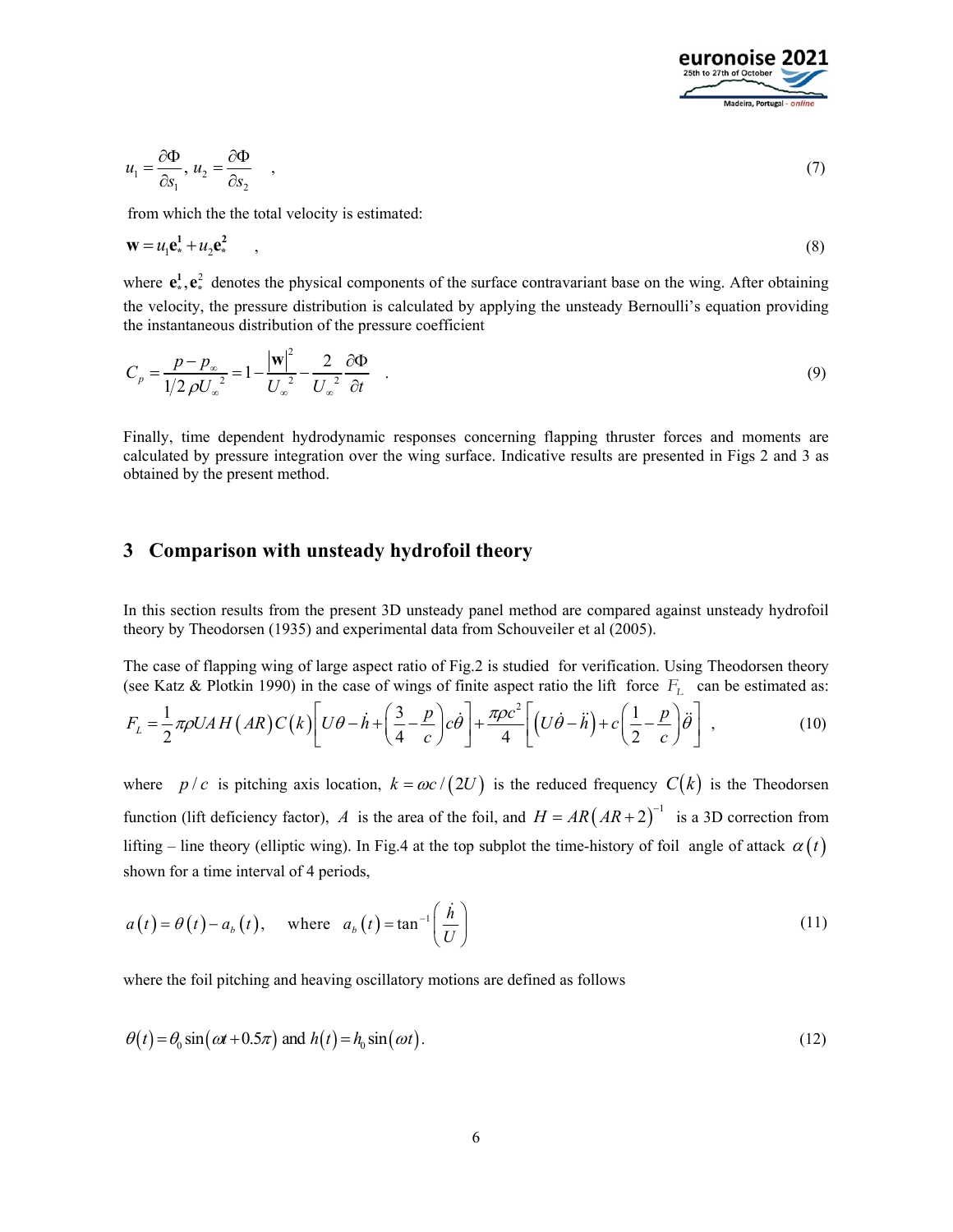



Figure 4. Comparison of present method prediction with Theodorsen's unsteady hydrofoil theory and experimental data by by Schouveiler et al (2005) in the case of foil of AR=6, at  $Str=0.23$ ,  $h_0/c=0.75$ ,  $\theta_0$  =23deg. Top subplot: angle of attack  $\alpha(t)$ . Lower subplot: Lift nd thrust coefficients as calculated by the present method and compared with theory (red line) and measured data (symbols).

In the last subplot the vertical (lift) force coefficient is shown by using black line and the horizontal (thrust) force by using cyan line, as calculated by the present method, and are compared against the measured data shown by using symbols and the unsteady hydrofoil theory results by using red lines. It is observed that the present method provides compatible predictions concerning the integrated quantities with unsteady hydrofoil theory and the experiment approximating satisfactorily the maxima of both the lift and thrust forces.

#### **4. Flapping thruster noise prediction**

As the flapping thruster operates, it is subjected mainly to unsteady pressure loads. Low frequency noise is caused by the fluctuations of foil pressure and volume flow disturbance due to oscillatory motion. The usual formulation for the acoustic pressure  $p'$  generated from rotating machinery is based on the Ffowcs Williams and Hawkings (1969) equation as follows

$$
\frac{1}{c^2} \frac{\partial^2 p'}{\partial t^2} - \nabla^2 p' = m + d + q \,,\tag{13}
$$

where c is the speed of sound in the medium  $(c=1500-1550m/s)$  for water) and the various terms in the right-hand side correspond to the acoustic monopole, dipole and quadrupole source terms (Farassat  $\&$ Myers 1988). The quadrupole term becomes important for strongly transonic flow phenomena at higher frequencies. Taking into account that the speed of sound in water is much greater than the flow velocities, and focusing on the low-frequency part of the generated noise spectrum the contributions by the latter term are neglected in the present work. Farassat (2001) formulation is employed offering an integral representation of the solution of Eq.(13) forced by the monopole and dipole terms. The acoustic pressure field is accordingly given by thickness and loading components, as follows

$$
p'(\mathbf{x}_0, t) = p'_T(\mathbf{x}_0, t) + p'_L(\mathbf{x}_0, t) \tag{14}
$$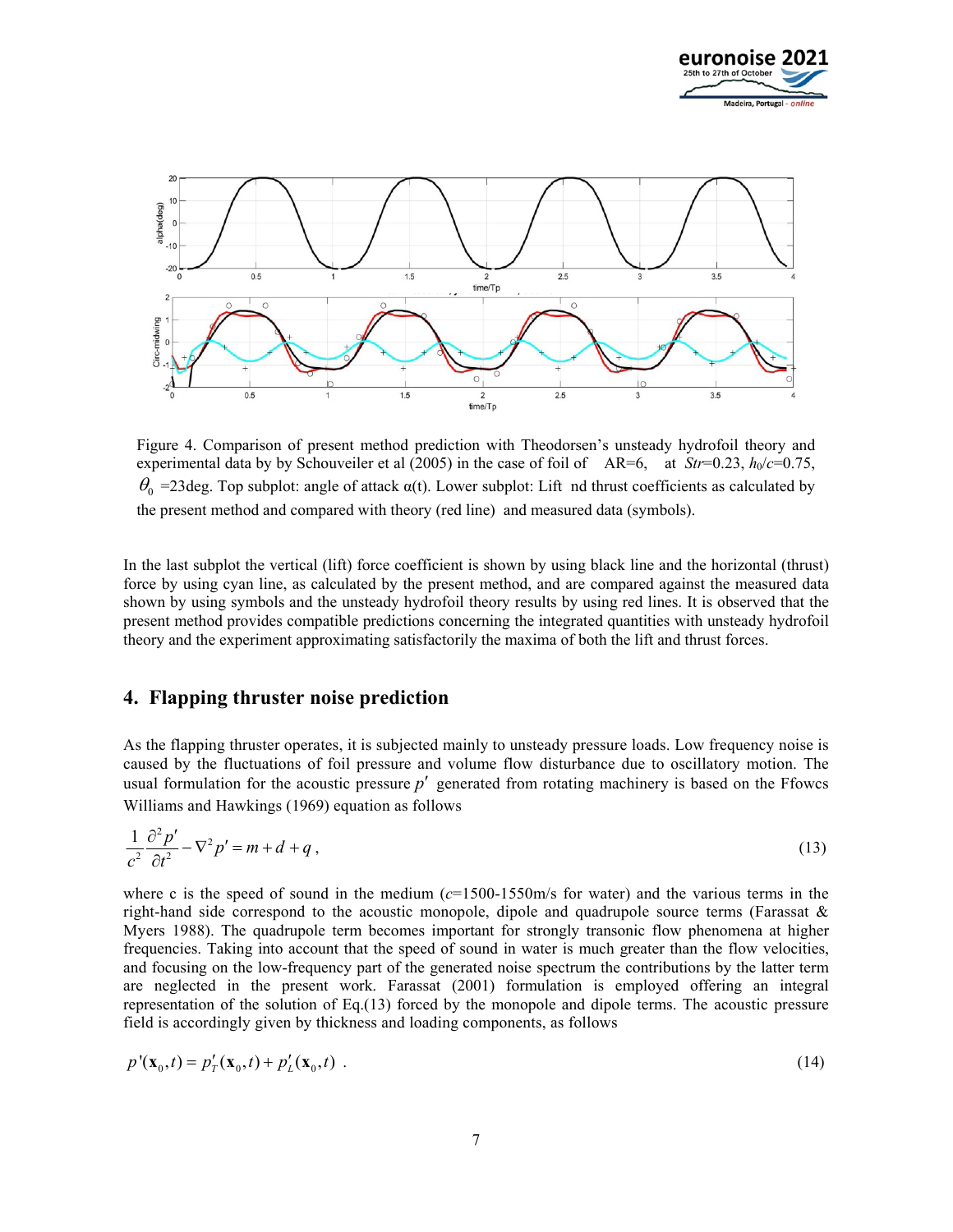

The loading term is given by

$$
4\pi p_L'(\mathbf{x}_0, t) = -\frac{1}{c} \frac{d}{dt} \int_{f=0} \left[ \frac{dp \, \mathbf{n} \hat{r}}{r(1 - M_r)} \right]_{ret} dS \quad + \int_{f=0} \left[ \frac{dp \, \mathbf{n} \hat{r}}{r^2(1 - M_r)} \right]_{ret} dS \quad , \tag{15}
$$

where  $f=0$  indicates the moving surfaces  $u_n$  the corresponding normal velocity, where  $dp$  denotes the pressure jump on the blade surface, *Mr* denotes Mach number in the *r*-direction and the integrand is calculated at retarded time. For relatively large distances (of the order of several propeller diameters) of the observation point from the propeller, we use the approximation

$$
r = |\mathbf{x}_{0} - \mathbf{x}| \approx |\mathbf{x}_{0} - \mathbf{x}_{T}(t)|, \quad \hat{r} \approx (\mathbf{x}_{0} - \mathbf{x}_{T}(t))/r
$$

where  $\mathbf{x}_T(t)$  denote the center of lift and thrust force on the flapping wing. Using the fact that the Mach number is very small, Eq.(18) leads to the following simplification

$$
p'_{L}(\mathbf{x}_{0},t) = -\frac{1}{4\pi c} \frac{dF(t_{r})}{dt} \frac{x_{P} - x_{T}(t_{r})}{r^{2}} + \frac{1}{4\pi} F(t_{r}) \frac{x_{P} - x_{T}(t_{r})}{r^{3}},
$$
\n(16)

where  $F(t_r)$  denotes the fluctuating unsteady part of the foil force, mainly composed from vertical (lift) and horizontal (thrust) forces, and  $t_r = r/c$  denotes the retarded time between the observation point  $\mathbf{x}_0$ and the disturbance generating point  $\mathbf{x}_r$ .

Similarly for the thickness effect we have

$$
p'_T(\mathbf{x}_0, t) = \frac{\rho}{4\pi} \frac{\partial}{\partial t} \int_{f=0} \left[ \frac{u_n}{r(1 - M_r)} \right]_{ret} dS,
$$
\n(17)

which is approximated by

$$
p'_T(\mathbf{x}_0, t) \approx \frac{\rho}{4\pi} \frac{d^2 Q_c(t_r)}{dt^2} \frac{1}{|\mathbf{x}_0 - \mathbf{x}_Q(t_r)|} \tag{18}
$$

where  $\mathbf{x}_{0,k}(t)$  denotes the center of volume  $Q_c$  displaced by the foil. In the case of an unsteady cavitating foil thruster the latter term will include also the bubble cavitation volume.

Indicative results obtained by the above simplified model are presented in Fig.5 in the vicinity of the flapping thruster and at large distances. The acoustic field generated by the flapping thruster of middle chord *c*=1m and *AR*=6 operating in the same as before conditions in water (*c*=1500m/s) is presented in Fig. 5 as calculated by the present method. Results are presented at a time instant after 3.7 periods of oscillation, starting from rest. The contribution of the monopole and the dipole term, which is dominant in the examined case, are clearly observed. In the examined case since the foil flow is not cavitating and the intensity of the acoustic field is very small. Future work will be directed to the incorporation of unsteady cavitation effects which are expected to be important in the case of flapping thrusters operating near the free surface.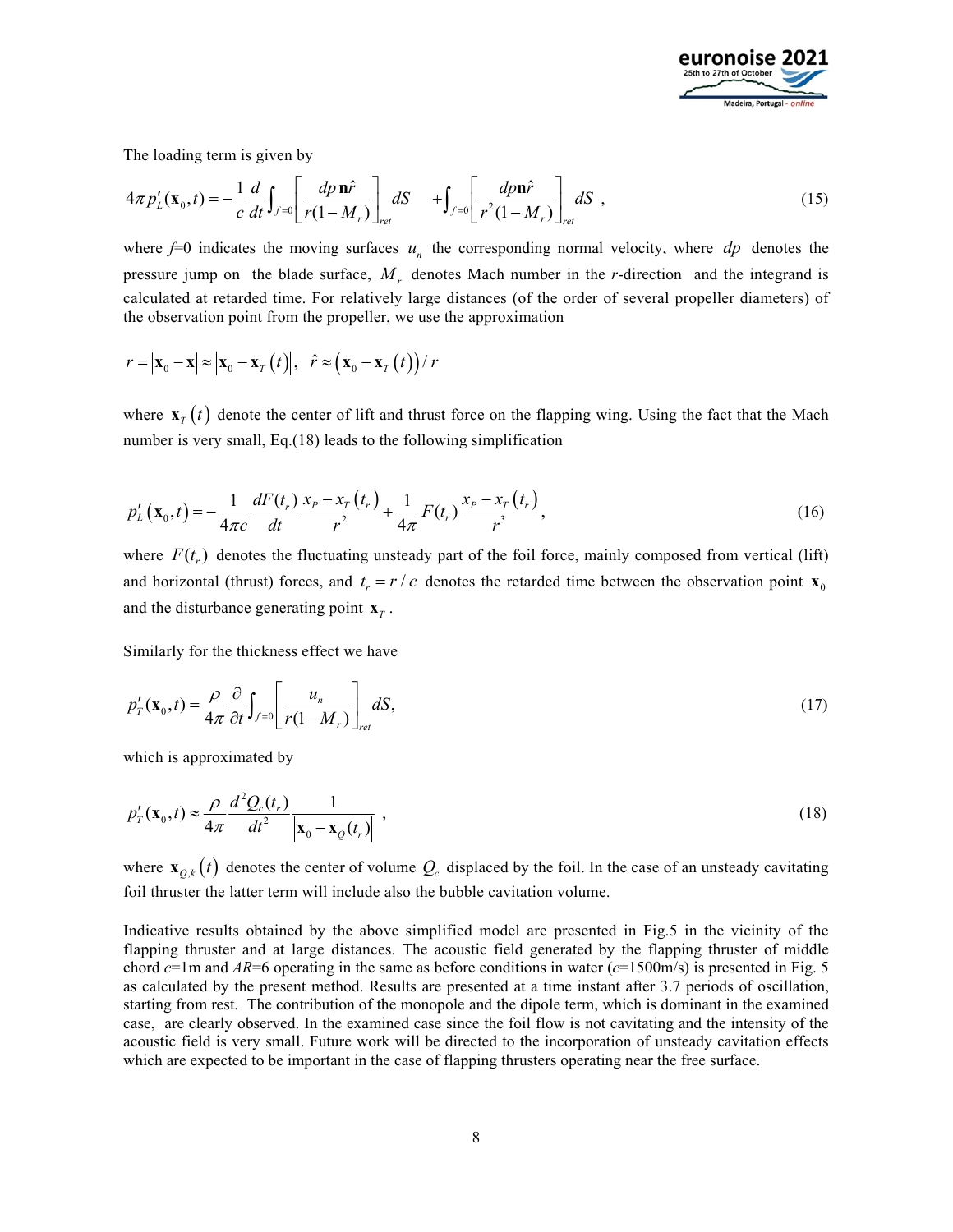



Figure 5. Calculation of acoustic field generated by the flapping thruster operating in water ( $c=1500$ m/s), in the case of foil of Fig.4 of *AR*=6, flapping at *Str*=0.23,  $h_0/c=0.75$ ,  $\theta_0 = 23 \text{deg}$ , using the calculated hydrodynamic loads by the present method. Top subplot: near field from dipole and monopole term and total acoustic field in the vicinity of the flapping thruster. Lower subplot: calculated field at large distances.

#### **5. Conclusions**

In the present work a 3D vortex – ring element method has been presented for calculating the flow over wings in unsteady conditions with application to the performance of flapping thrusters operating at low Strouhal numbers. The method is shown to provide compatible predictions with unsteady hydrofoil theory and experimental data. Next, a simplified model is presented for the prediction of the hydrodynamically generated noise, based on data concerning the noise sources on the dynamic foil, coupled with the solution of the hydroacoustic problem. The present model will be used, in conjunction with methods allowing for the calculation of acoustic propagation for calculating spatial evolution of the noise spectrum, for comparative studies with the noise from standard marine propellers. An important fact is that the utilization of the flapping thruster to augment ship propulsion could enhance the combined ship/AUV propulsive performance dropping at the same time the power feed of marine propeller and reducing the overall generated noise level. Future work will be directed to the incorporation of cavitation effects which are expected to be important in the case of flapping thrusters operating at low submergence depths, including biomimetic flapping thrusters that are currently studied for augmenting ship propulsion in waves. Also, the reflection and scattering effects by the vessel or AUV hull surface and the refraction effects due to variable sound speed profile on longerdistance acoustic propagation characteristics will be considered.